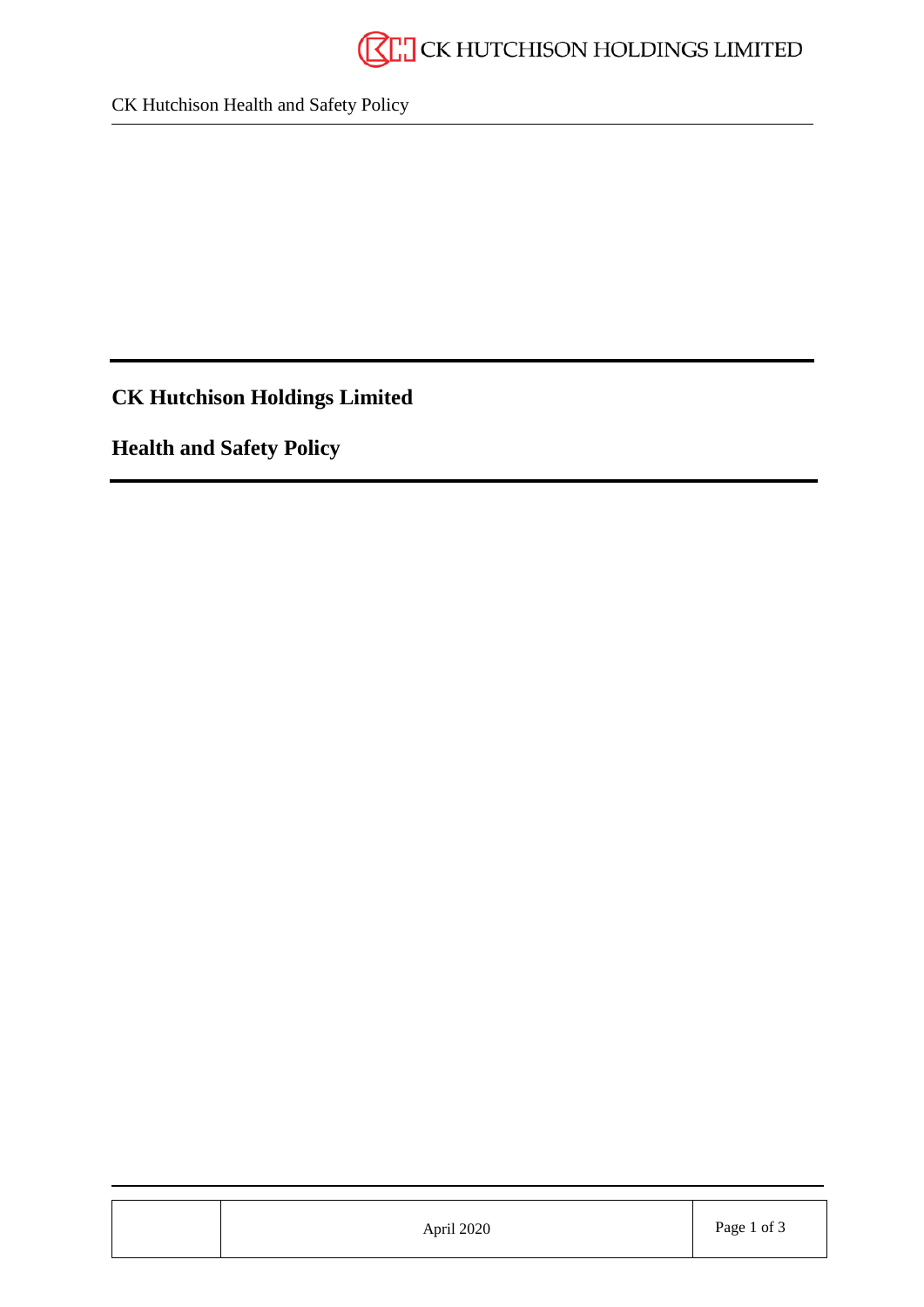## CK Hutchison Health and Safety Policy

## **1. Policy Statement**

CK Hutchison Holdings Limited, its subsidiaries and controlled affiliates (collectively, the "Group") is committed to offering a safe and secure environment for its employees, customers and other stakeholders when they are at Group facilities and premises.

The Group corporate security standard is applicable to all premises and sets out minimum requirements on fire safety, air quality, business travel, hygiene and other related matters.

## **2. Approach**

The Group is committed to:

- Complying with all applicable laws and regulations in the relevant jurisdictions:
- Meeting industry specific standards or referencing relevant best practices;
- Adopting local or international health and safety guidelines for goods and services purchased;
- Maintaining a safe working environment:
- Providing employees and contractors with guidelines or training and development specific to their job requirements;
- Assessing the health and safety performance of property managers, contractors and suppliers on a regular basis;
- Engaging employees and contractors through information sharing and programmes to improve their health and well-being; and soliciting feedback for continuous improvements;
- Monitoring and reporting health and safety performance;
- Providing adequate resources to implement this Policy; and
- Enforcing the implementation of this Policy with regular reviews and internal audits.

Employees and individuals working for the Group should adhere to safe working practices. They must:

- Follow health and safety procedures and instructions relevant to their work and/or about which they have been trained or notified;
- Help ensure that those they work with, including contractors and visitors, are familiar with and follow applicable health and safety procedures and instructions;
- Only undertake work that they are trained, competent, medically and physically fit, sufficiently rested and alert to do;